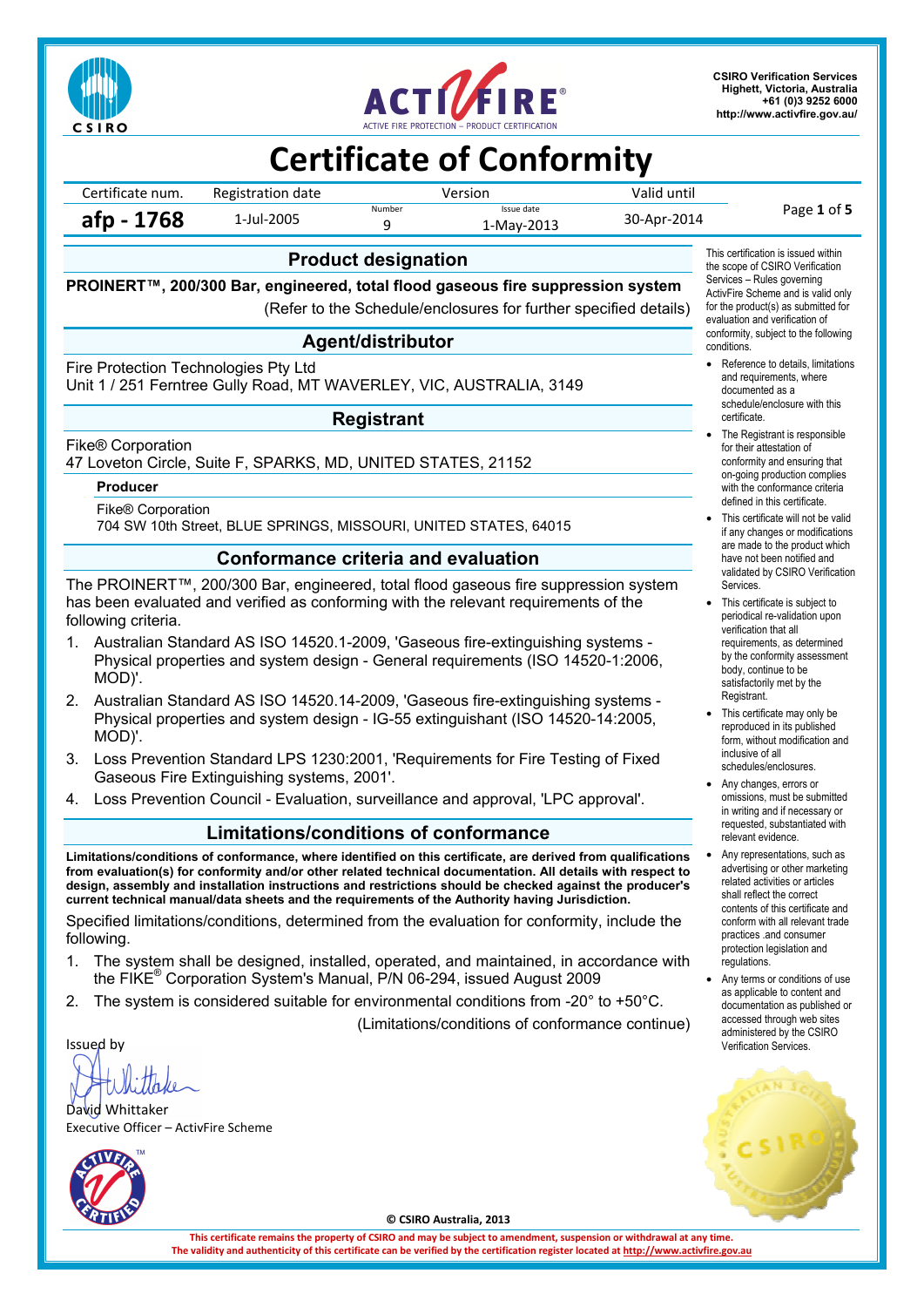| Certificate num. | Registration date | Version |                          | Valid until |             |
|------------------|-------------------|---------|--------------------------|-------------|-------------|
| afp - 1768       | 1-Jul-2005        | Number  | Issue date<br>1-May-2013 | 30-Apr-2014 | Page 2 of 5 |

3. Container pressure shall be specified as 200 bar or 300 bar @ 15°C.

4. The system is considered unsuitable for fire risks associated with the following materials:

- Chemicals or mixtures of chemicals that are capable of rapid oxidation in the absence of air. Examples include Cellulose Nitrate and Gunpowder.
- Reactive metals such as Lithium, Sodium, Potassium, Magnesium, Titanium, Zirconium, Uranium and Plutonium.
- Metal hydrides such as Sodium Hydride and Lithium Aluminium Hydride.
- Chemical capable of undergoing auto-thermal decomposition. Examples include Organic Peroxides and Hydrazine.

### **Producer's description**

The PROINERT™, 200/300 Bar, engineered, total flood gaseous fire suppression system is of the fixed centralstorage automatic and/or manual type. PROINERT™ is a gaseous agent, which is the mixture of two all-natural gases (nitrogen and argon) that do not support combustion. Argon and Nitrogen have no atmospheric lifetime, so they pose no risk to the environment and have no impact on the ozone layer. PROINERT™ has been developed as an alternative to Halon 1301, production of which ceased at the end of 1993, under the agreed adjustments made to the Montreal Protocol in November 1992. PROINERT™ gaseous agent has a mixture of N<sub>2</sub> and Ar in the following proportions:<br>Nitrogen 50% following proportions: **Argon** 50%.

PROINERT™, 200/300 Bar, engineered, total flood gaseous fire suppression system designed to extinguish fires involving flammable liquids, gases and electrical equipment. PROINERT™ extinguishes fire by lowering the oxygen content below the level that supports combustion. In simple terms if the oxygen content of the atmosphere is reduced to a level below 15%, most ordinary combustibles will not burn. Typically PROINERT™ system will reduce the oxygen content to approximately 12.5% (based on 39.7% design concentration). PROINERT™, 200/300 Bar, Engineered Total Flooding Gaseous Fire Suppression Systems are designed and tested to operate in the temperature range -20˚C to 50˚C or as stated in separate components approvals.

PROINERT™ gaseous agent is colourless and has a density similar to air. It does not decompose when subjected to heat from a fire so avoiding hazardous breakdown products, but it must be recognised that in a fire condition, decomposition products from the fire itself especially carbon monoxide, smoke and heat can create a hazard in the protected enclosure and the reduced oxygen level occurring in a fire situation may lower the resultant level below that calculated from the agent discharge alone. No observed adverse effect level (NOAEL) for cardiac sensitization is 43%. Lowest observed adverse effect level (LOAEL) for PROINERT™ is 52%.

PROINERT™, 200/300 Bar, engineered, total flood gaseous fire suppression systems are particularly valuable in extinguishing fires in enclosures containing hazards or equipment where a clean, electrically non-conductive medium is essential or where the cleaning up of foam, water or powder would be problematic.

The minimum design concentrations are as follows for

| Surface Class A       | 39.7% based upon a safety factor of 1.3 on the minimum design required for<br>extinguishing a fire. |
|-----------------------|-----------------------------------------------------------------------------------------------------|
| Higher Hazard Class A | 43.7 % based upon 95% of Class B design concentration.                                              |
| Class B               | 46.0% based upon a safety factor of 1.3 on the minimum design required for<br>extinguishing a fire. |

Class B and C fires are quickly extinguished by PROINERT™ at the appropriate concentrations, but in case of Class C fires the risk of explosion should be carefully considered and where possible the flammable gas flow should be isolated before or as soon as possible after extinguishment.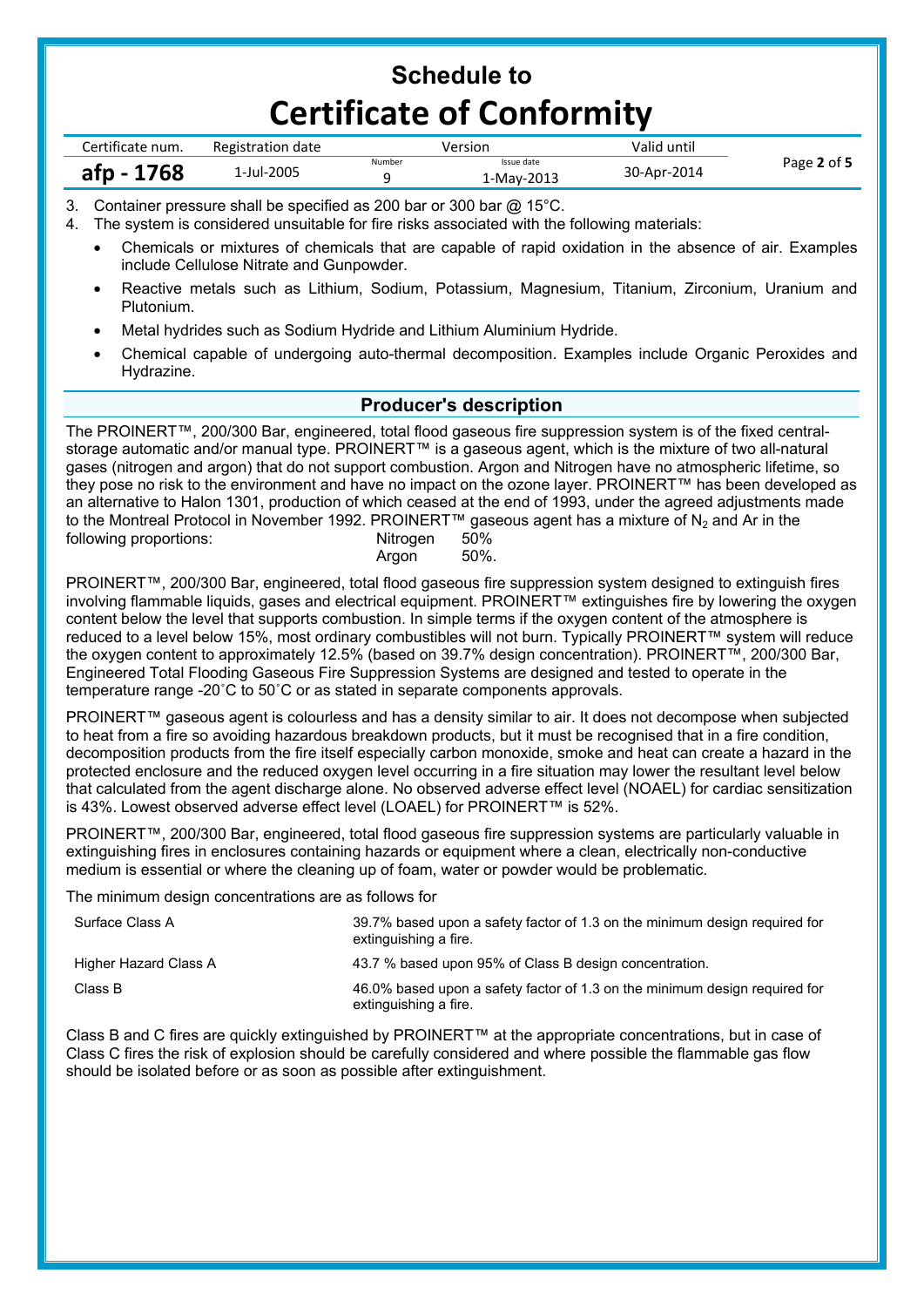| Certificate num. | Registration date | Version |                         | Valid until |             |  |
|------------------|-------------------|---------|-------------------------|-------------|-------------|--|
| afp - 1768       | 1-Jul-2005        | Number  | Issue date<br>-May-2013 | 30-Apr-2014 | Page 3 of 5 |  |

### **Technical specification**

**The following details are a representative extract of the technical specification for the PROINERT™, 200/300 Bar, engineered, total flood gaseous fire suppression system and may be subject to change. Complete and current details should be determined from the designated producer's technical manual/data sheets.** 

Australian Standard AS ISO 14520.14 design concentrations as determined by evaluation for conformity.

| <b>Fuel classification</b>                    | Design concentration |                                                 |
|-----------------------------------------------|----------------------|-------------------------------------------------|
| Class A                                       | 39.7%                |                                                 |
| Higher Hazard Class A                         | 43.7%                |                                                 |
| Class B                                       | 46.0%                |                                                 |
|                                               |                      |                                                 |
|                                               |                      |                                                 |
| <b>Recognised body</b>                        | Primary criteria     | Reference                                       |
| Loss Prevention Certification Board<br>(LPCB) | LPS 1023             | Cert. num.: 654b<br>Issue num.: 03, 30-Oct-2009 |

The components of the PROINERT™, 200/300 Bar, engineered, total flood gaseous fire suppression system that have been evaluated and form part of the listed system include the following:

| <b>Description</b>                                        | Part num.    |
|-----------------------------------------------------------|--------------|
| Discharge outlet valve, 200 Bar                           | IG71-001-1   |
| Discharge outlet valve, 300 Bar                           | IG71-001-2   |
| 80 litre PROINERT™, 200 Bar container assembly            | IG71-080-200 |
| 80 litre PROINERT™, 300 Bar container assembly            | IG71-080-300 |
| Mounting straps                                           | 74-1013-100  |
| Flexible discharge hose                                   | 02-10721     |
| Flexible discharge hose kit                               | IG71-003     |
| <b>Check Valve</b>                                        | IG71-008     |
| Pressure gauge and switch, 200 Bar                        | 02-10672     |
| Pressure gauge and switch, 300 Bar                        | 02-10673     |
| PROINERT actuation package                                | IG71-017     |
| Prolnert slave actuation Package                          | IG71-019     |
| Electric solenoid                                         | 02-4958      |
| Nitrogen cartridge                                        | 02-4960-1    |
| Discharge pressure switch assembly                        | 02-9635      |
| 25 mm, 2 cylinder discharge manifold                      | IG71-004-2   |
| 25 mm, 3 cylinder discharge manifold                      | IG71-004-3   |
| 25 mm, 4 cylinder discharge manifold                      | IG71-004-4   |
| 25 mm, 5 cylinder discharge manifold                      | IG71-004-5   |
| 15 mm nozzle, 360°, orifice plate hole diameter - 3.0 mm  | IG71-010-030 |
| 15 mm nozzle, 360°, orifice plate hole diameter - 3.5 mm  | IG71-010-035 |
| 15 mm nozzle, 360°, orifice plate hole diameter - 4.0 mm  | IG71-010-040 |
| 15 mm nozzle, 360°, orifice plate hole diameter - 4.5 mm  | IG71-010-045 |
| 15 mm nozzle, 360°, orifice plate hole diameter - 5.0 mm  | IG71-010-050 |
| 15 mm nozzle, 360°, orifice plate hole diameter - 5.5 mm  | IG71-010-055 |
| 15 mm nozzle, 360°, orifice plate hole diameter - 6.0 mm  | IG71-010-060 |
| 15 mm nozzle, 360°, orifice plate hole diameter - 6.5 mm  | IG71-010-065 |
| 15 mm nozzle, 360°, orifice plate hole diameter - 7.0 mm  | IG71-010-070 |
| 15 mm nozzle, 360°, orifice plate hole diameter - 7.5 mm  | IG71-010-075 |
| 15 mm nozzle, 360°, orifice plate hole diameter - 8.0 mm  | IG71-010-080 |
| 15 mm nozzle, 360°, orifice plate hole diameter - 8.5 mm  | IG71-010-085 |
| 15 mm nozzle, 360°, orifice plate hole diameter - 9.0 mm  | IG71-010-090 |
| 15 mm nozzle, 360°, orifice plate hole diameter - 9.5 mm  | IG71-010-095 |
| 15 mm nozzle, 360°, orifice plate hole diameter - 10.0 mm | IG71-010-100 |
| 20 mm nozzle, 360°, orifice plate hole diameter - 7.0 mm  | IG71-011-070 |
| 20 mm nozzle, 360°, orifice plate hole diameter - 7.5 mm  | IG71-011-075 |
| 20 mm nozzle, 360°, orifice plate hole diameter - 8.0 mm  | IG71-011-080 |
| 20 mm nozzle, 360°, orifice plate hole diameter - 8.5 mm  | IG71-011-085 |
| 20 mm nozzle, 360°, orifice plate hole diameter - 9.0 mm  | IG71-011-090 |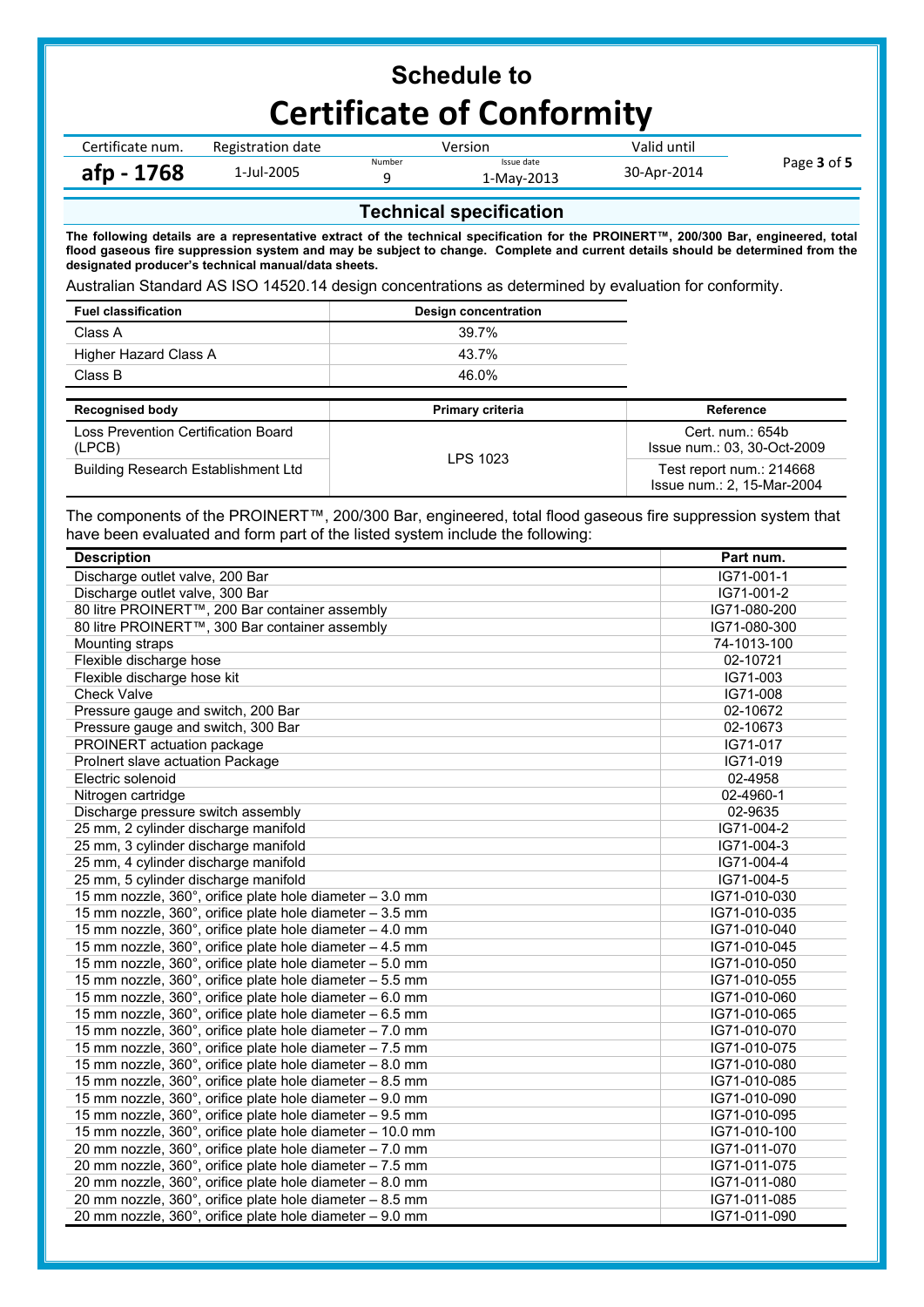| Certificate num.                  | Registration date                                                                                                      | Version                                 | Valid until |                                |
|-----------------------------------|------------------------------------------------------------------------------------------------------------------------|-----------------------------------------|-------------|--------------------------------|
| afp - 1768                        | 1-Jul-2005                                                                                                             | Issue date<br>Number<br>9<br>1-May-2013 | 30-Apr-2014 | Page 4 of 5                    |
| <b>Description</b>                |                                                                                                                        |                                         |             | Part num.                      |
|                                   | 20 mm nozzle, 360°, orifice plate hole diameter - 9.5 mm                                                               |                                         |             | IG71-011-095                   |
|                                   | 20 mm nozzle, 360°, orifice plate hole diameter - 10.0 mm                                                              |                                         |             | IG71-011-100                   |
|                                   | 20 mm nozzle, 360°, orifice plate hole diameter - 10.5 mm                                                              |                                         |             | IG71-011-105                   |
|                                   | 20 mm nozzle, 360°, orifice plate hole diameter - 11.0 mm                                                              |                                         |             | IG71-011-110                   |
|                                   | 20 mm nozzle, 360°, orifice plate hole diameter - 11.5 mm                                                              |                                         |             | IG71-011-115                   |
|                                   | 20 mm nozzle, 360°, orifice plate hole diameter - 12.0 mm<br>20 mm nozzle, 360°, orifice plate hole diameter - 12.5 mm |                                         |             | IG71-011-120<br>IG71-011-125   |
|                                   | 20 mm nozzle, 360°, orifice plate hole diameter - 13.0 mm                                                              |                                         |             | IG71-011-130                   |
|                                   | 20 mm nozzle, 360°, orifice plate hole diameter - 13.5 mm                                                              |                                         |             | IG71-011-135                   |
|                                   | 20 mm nozzle, 360°, orifice plate hole diameter - 14.0 mm                                                              |                                         |             | IG71-011-140                   |
|                                   | 25 mm nozzle, 360°, orifice plate hole diameter - 10.0 mm                                                              |                                         |             | IG71-012-100                   |
|                                   | 25 mm nozzle, 360°, orifice plate hole diameter - 10.5 mm                                                              |                                         |             | IG71-012-105                   |
|                                   | 25 mm nozzle, 360°, orifice plate hole diameter - 11.0 mm                                                              |                                         |             | IG71-012-110                   |
|                                   | 25 mm nozzle, 360°, orifice plate hole diameter - 11.5 mm                                                              |                                         |             | IG71-012-115                   |
|                                   | 25 mm nozzle, 360°, orifice plate hole diameter - 12.0 mm                                                              |                                         |             | IG71-012-120                   |
|                                   | 25 mm nozzle, 360°, orifice plate hole diameter - 12.5 mm                                                              |                                         |             | IG71-012-125                   |
|                                   | 25 mm nozzle, 360°, orifice plate hole diameter - 13.0 mm<br>25 mm nozzle, 360°, orifice plate hole diameter - 13.5 mm |                                         |             | IG71-012-130                   |
|                                   | 25 mm nozzle, 360°, orifice plate hole diameter - 14.0 mm                                                              |                                         |             | IG71-012-135<br>IG71-012-140   |
|                                   | 25 mm nozzle, 360°, orifice plate hole diameter - 14.5 mm                                                              |                                         |             | IG71-012-145                   |
|                                   | 25 mm nozzle, 360°, orifice plate hole diameter - 15.0 mm                                                              |                                         |             | IG71-012-150                   |
|                                   | 25 mm nozzle, 360°, orifice plate hole diameter - 15.5 mm                                                              |                                         |             | IG71-012-155                   |
|                                   | 25 mm nozzle, 360°, orifice plate hole diameter - 16.0 mm                                                              |                                         |             | IG71-012-160                   |
|                                   | 25 mm nozzle, 360°, orifice plate hole diameter - 16.5 mm                                                              |                                         |             | IG71-012-165                   |
|                                   | 25 mm nozzle, 360°, orifice plate hole diameter - 17.0 mm                                                              |                                         |             | IG71-012-170                   |
|                                   | 25 mm nozzle, 360°, orifice plate hole diameter - 17.5 mm                                                              |                                         |             | IG71-012-175                   |
|                                   | 25 mm nozzle, 360°, orifice plate hole diameter - 18.0 mm                                                              |                                         |             | IG71-012-180                   |
|                                   | 40 mm nozzle, 360°, orifice plate hole diameter - 15.0 mm                                                              |                                         |             | IG71-013-150                   |
|                                   | 40 mm nozzle, 360°, orifice plate hole diameter - 15.5 mm                                                              |                                         |             | IG71-013-150                   |
|                                   | 40 mm nozzle, 360°, orifice plate hole diameter - 16.0 mm<br>40 mm nozzle, 360°, orifice plate hole diameter - 16.5 mm |                                         |             | IG71-013-160<br>IG71-013-165   |
|                                   | 40 mm nozzle, 360°, orifice plate hole diameter - 17.0 mm                                                              |                                         |             | IG71-013-170                   |
|                                   | 40 mm nozzle, 360°, orifice plate hole diameter - 17.5 mm                                                              |                                         |             | IG71-013-175                   |
|                                   | 40 mm nozzle, 360°, orifice plate hole diameter - 18.0 mm                                                              |                                         |             | IG71-013-180                   |
|                                   | 40 mm nozzle, 360°, orifice plate hole diameter - 18.5 mm                                                              |                                         |             | IG71-013-185                   |
|                                   | 40 mm nozzle, 360°, orifice plate hole diameter - 19.0 mm                                                              |                                         |             | IG71-013-190                   |
|                                   | 40 mm nozzle, 360°, orifice plate hole diameter - 19.5 mm                                                              |                                         |             | IG71-013-195                   |
|                                   | 40 mm nozzle, 360°, orifice plate hole diameter - 20.0 mm                                                              |                                         |             | IG71-013-200                   |
|                                   | 40 mm nozzle, 360°, orifice plate hole diameter - 20.5 mm                                                              |                                         |             | IG71-013-205                   |
|                                   | 40 mm nozzle, 360°, orifice plate hole diameter - 21.5 mm                                                              |                                         |             | IG71-013-215                   |
|                                   | 40 mm nozzle, 360°, orifice plate hole diameter - 22.0 mm<br>40 mm nozzle, 360°, orifice plate hole diameter - 22.5 mm |                                         |             | IG71-013-220<br>IG71-013-225   |
|                                   | 40 mm nozzle, 360°, orifice plate hole diameter - 23.0 mm                                                              |                                         |             | IG71-013-230                   |
|                                   | 40 mm nozzle, 360°, orifice plate hole diameter - 23.5 mm                                                              |                                         |             | IG71-013-235                   |
|                                   | 40 mm nozzle, 360°, orifice plate hole diameter - 24.0 mm                                                              |                                         |             | IG71-013-240                   |
|                                   | 40 mm nozzle, 360°, orifice plate hole diameter - 24.5 mm                                                              |                                         |             | IG71-013-245                   |
|                                   | 40 mm nozzle, 360°, orifice plate hole diameter - 25.0 mm                                                              |                                         |             | IG71-013-250                   |
|                                   | 40 mm nozzle, 360°, orifice plate hole diameter - 25.5 mm                                                              |                                         |             | IG71-013-255                   |
|                                   | 40 mm nozzle, 360°, orifice plate hole diameter - 26.0 mm                                                              |                                         |             | IG71-013-260                   |
|                                   | Selector valve assembly, Pipe 25 mm BSP                                                                                |                                         |             | IG71-025-SV-1                  |
|                                   | Selector valve assembly, Pipe 40 mm BSP                                                                                |                                         |             | IG71-040-SV-1                  |
|                                   | Selector valve assembly, Pipe 50 mm BSP                                                                                |                                         |             | IG71-050-SV-1<br>IG71-080-SV-1 |
| Single-row cylinder rack assembly | Selector valve assembly, Pipe 80 mm BSP                                                                                |                                         |             | IG71-016-005                   |
| Double-row cylinder rack assembly |                                                                                                                        |                                         |             | IG71-016-050                   |
| Triple-row cylinder rack assembly |                                                                                                                        |                                         |             | IG71-016-500                   |
| 14 cylinder rack assembly         |                                                                                                                        |                                         |             | IG71-016-410                   |
| Caution sign                      |                                                                                                                        |                                         |             | 02-10758                       |
| Manual discharge station sign     |                                                                                                                        |                                         |             | 02-10759                       |
| Cylinder racking foot-print       |                                                                                                                        |                                         |             | IG71-016-010                   |